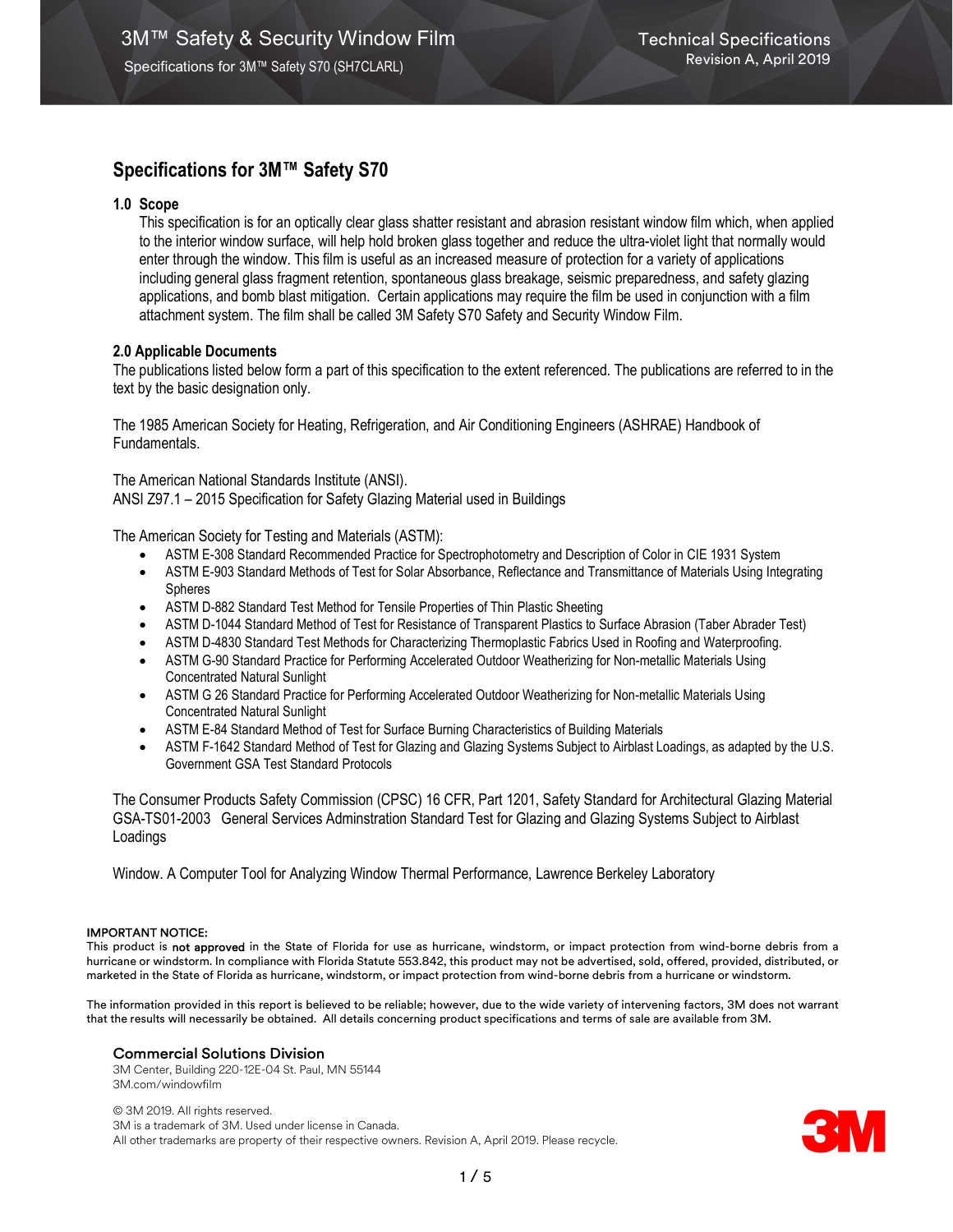Specifications for 3M™ Safety S70 (SH7CLARL)

# 3.0 Requirements of the Film

3.1 Film Material: The film material shall consist of an optically clear polyester film with a durable abrasion resistant coating over one surface, and a UV stabilized pressure sensitive adhesive on the other. The film shall have a nominal thickness of 7 mils (0.007 inches). The film shall be identified as to Manufacturer of Origin (hereafter to be called Manufacturer).

# 3.2 Film Properties, with coatings (nominal):

- a) Tensile Strength (ASTM D882): 25,000 psi
- b) Break Strength (ASTM D882): 25,000 psi (175 lbs per inch width)
- c) Percent Elongation at Break (ASTM D882): >125%
- d) Percent Elongation at Yield (ASTM D882): greater than 100%

# 3.3 Solar Performance Properties: film applied to ¼" thick clear glass

- a) Visible Light Transmission (ASTM E 903): 86%
- b) Visible Reflection: not more than 10%
- c) Ultraviolet Transmission (ASTM E 903): less than 1% (300 380 nm)
- d) Solar Heat Gain Coefficient: 0.79

3.4 Flammability: The Manufacturer shall provide independent test data showing that the window film shall meet the requirements of a Class A Interior Finish for Building Materials for both Flame Spread Index and Smoked Development Values per ASTM E-84.

3.5 Abrasion Resistance: The Manufacturer shall provide independent test data showing that the film shall have a surface coating that is resistant to abrasion such that, less than 5% increase of transmitted light haze will result in accordance with ASTM D-1044 using 50 cycles, 500 grams weight, and the CS10F Calibrase Wheel.

3.6 Adhesive System: The film shall be supplied with a high mass pressure sensitive weatherable acrylate adhesive applied uniformly over the surface opposite the abrasion resistant coated surface. The adhesive shall be pressure sensitive (not water activated) and physically bond (not chemically bond) to the glass. The adhesive shall be essentially optically flat and shall meet the following criteria:

a. Viewing the film from a distance of ten feet at angles up to 45 degrees from either side of the glass, the film itself shall not appear distorted.

b. It shall not be necessary to seal around the edges of the applied film system with a lacquer or other substance in order to prevent moisture or free water from penetrating under the film system.

3.7 Impact Resistance for Safety Glazing: The film, when applied to either side of the window glass, shall pass a 150 ftlb impact when tested according to 16 CFR CPSC Part 1201 (Category 1) – 1/8" glass and ANSI Z97.1 (Class B).

## IMPORTANT NOTICE:

This product is not approved in the State of Florida for use as hurricane, windstorm, or impact protection from wind-borne debris from a hurricane or windstorm. In compliance with Florida Statute 553.842, this product may not be advertised, sold, offered, provided, distributed, or marketed in the State of Florida as hurricane, windstorm, or impact protection from wind-borne debris from a hurricane or windstorm.

The information provided in this report is believed to be reliable; however, due to the wide variety of intervening factors, 3M does not warrant that the results will necessarily be obtained. All details concerning product specifications and terms of sale are available from 3M.

# Commercial Solutions Division

3M Center, Building 220-12E-04 St. Paul, MN 55144 3M.com/windowfilm

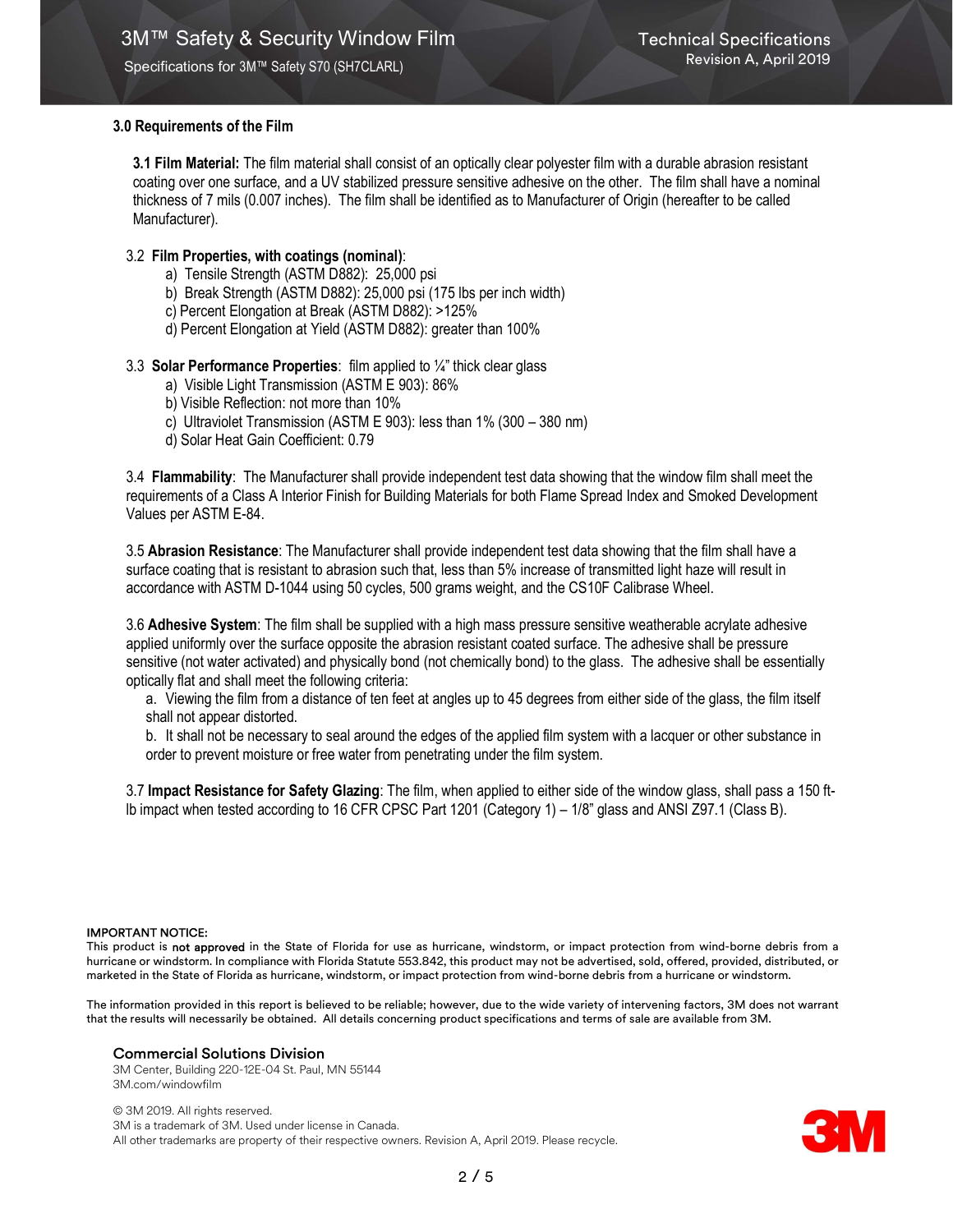Specifications for 3M™ Safety S70 (SH7CLARL)

3.8 Bomb Blast Mitigation: Independent testing with results from high explosive arena blast testing. a. GSA Rating of "3B" (Low Hazard) with minimum blast load of 10 psi overpressure and 89 psi\*msec blast impulse

## 4.0 Requirements of the Authorized Dealer/Applicator (ADA)

4.1 The ADA shall provide documentation that the ADA is authorized by the Manufacturer of the window film to install said window film as per the Manufacturer's specifications and in accordance with specific requests as to be determined and agreed to by the customer.

4.2 Authorization of dealership may be verified through the company's 3M ID Number.

4.3 The ADA will provide a commercial building reference list of ten (10) properties where the ADA has installed window film. This list will include the following information:

\* Name of building

\* The name and telephone number of a management contact

\* Type of glass

\* Type of film

\* Amount of film installed

\* Date of completion

## 5.0 Requirements of the Manufacturer

5.1 The Manufacturer will ensure proper quality control during production, shipping and inventory, clearly identify and label each film core with the product designation and run number.

5.2 Materials shall be manufactured by: 3M Commercial Solutions Division 3M Center, Building 280 St. Paul, MN 55144-1000

Purchased Through: Energy Products Distribution 9223 Harford Road Baltimore, MD 21234 1-800-537-3911 | info@epdwindowfilm.com

#### 6.0 Application

6.1 Examination: Examine glass surfaces to receive new film and verify that they are free from defects and imperfections, which will affect the final appearance. Correct all such deficiencies before starting film application.

## 6.2 Preparation:

a. The window and window framing will be cleaned thoroughly with a neutral cleaning solution. The inside surface of the window glass shall be scraped with stainless steel razor blades with clean, sharp edges to ensure the removal of any foreign contaminants without damages the glass surface.

b. Drop cloths or other absorbent material shall be placed on the window sill or sash to absorb moisture accumulation generated by the film application.

#### IMPORTANT NOTICE:

This product is not approved in the State of Florida for use as hurricane, windstorm, or impact protection from wind-borne debris from a hurricane or windstorm. In compliance with Florida Statute 553.842, this product may not be advertised, sold, offered, provided, distributed, or marketed in the State of Florida as hurricane, windstorm, or impact protection from wind-borne debris from a hurricane or windstorm.

The information provided in this report is believed to be reliable; however, due to the wide variety of intervening factors, 3M does not warrant that the results will necessarily be obtained. All details concerning product specifications and terms of sale are available from 3M.

#### Commercial Solutions Division

3M Center, Building 220-12E-04 St. Paul, MN 55144 3M.com/windowfilm

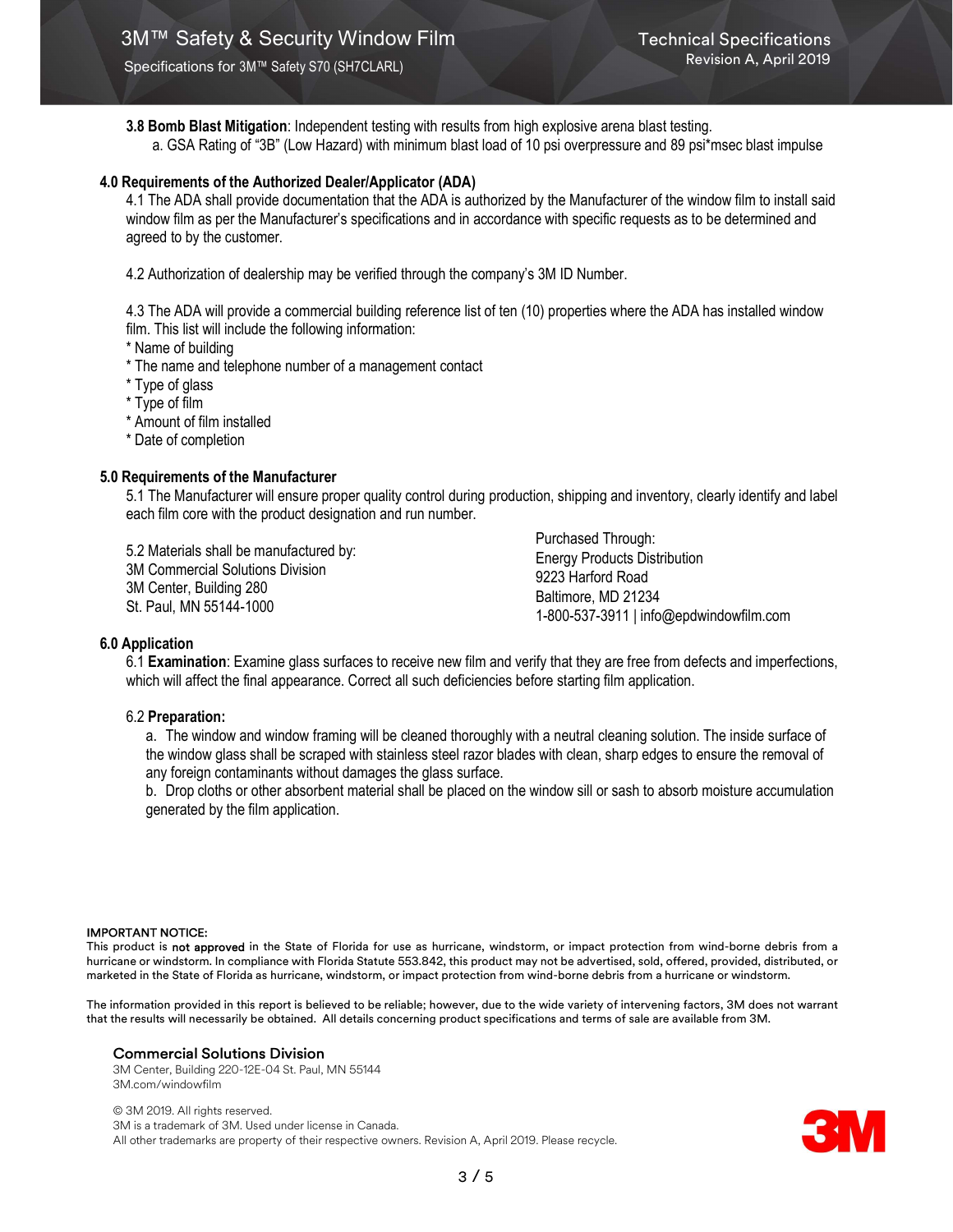Specifications for 3M™ Safety S70 (SH7CLARL)

6.3 Installation: The film shall be applied as to the specifications of the Manufacturer by an ADA.

a. Materials will be delivered to the job site with the manufacturer's labels intact and legible.

b. To minimize waste, the film will be cut to specification utilizing a vertical dispenser designed for that purpose. Film edges shall be cut neatly and square at a uniform distance of 1/8" (3 mm) to 1/16" (1.6 mm) of the window-sealing device.

c. Film shall be wet-applied using clean water and slip solution to facilitate positioning of the film onto glass.

d. To ensure efficient removal of excess water from the underside of the film and to maximize bonding of the pressure sensitive adhesive, polyplastic bladed squeegees shall be used.

e. Upon completion, the film may have a dimpled appearance from residual moisture. Said moisture shall, under reasonable weather conditions, dry flat with no moisture dimples within a period of 30 calendar days when viewed under normal viewing conditions.

f. After installation, any leftover material will be removed and the work area will be returned to original condition. Use all necessary means to protect the film before, during and after the installation.

# 7.0 Cleaning

The film may be washed using common window cleaning solutions, including ammonia solutions, 30 days after application. Abrasive type cleaning agents and bristle brushes, which could scratch the film, must not be used. Synthetic sponges or soft cloths are recommended.

## 8.0 Warranty

a) The application shall be warranted by the film manufacturer (3M) for a period of \_\_\_\_\_ years in that the film will maintain solar reflective properties without cracking, crazing, delaminating, peeling, or discoloration. In the event that the product is found to be defective under warranty, the film manufacturer (3M) will replace such quantity of the film proved to be defective, and will additionally provide the removal and reapplication labor free of charge.

b) 8.2 The film manufacturer (3M) also warrants against glass failure due to thermal shock fracture of the glass window unit (maximum value \$500 per window) provided the film is applied to recommended types of glass and the failure occurs within sixty (60) months from the start of application. Any glass failure must be reviewed by the film manufacturer (3M) prior to replacement.

#### IMPORTANT NOTICE:

This product is not approved in the State of Florida for use as hurricane, windstorm, or impact protection from wind-borne debris from a hurricane or windstorm. In compliance with Florida Statute 553.842, this product may not be advertised, sold, offered, provided, distributed, or marketed in the State of Florida as hurricane, windstorm, or impact protection from wind-borne debris from a hurricane or windstorm.

The information provided in this report is believed to be reliable; however, due to the wide variety of intervening factors, 3M does not warrant that the results will necessarily be obtained. All details concerning product specifications and terms of sale are available from 3M.

## Commercial Solutions Division

3M Center, Building 220-12E-04 St. Paul, MN 55144 3M.com/windowfilm